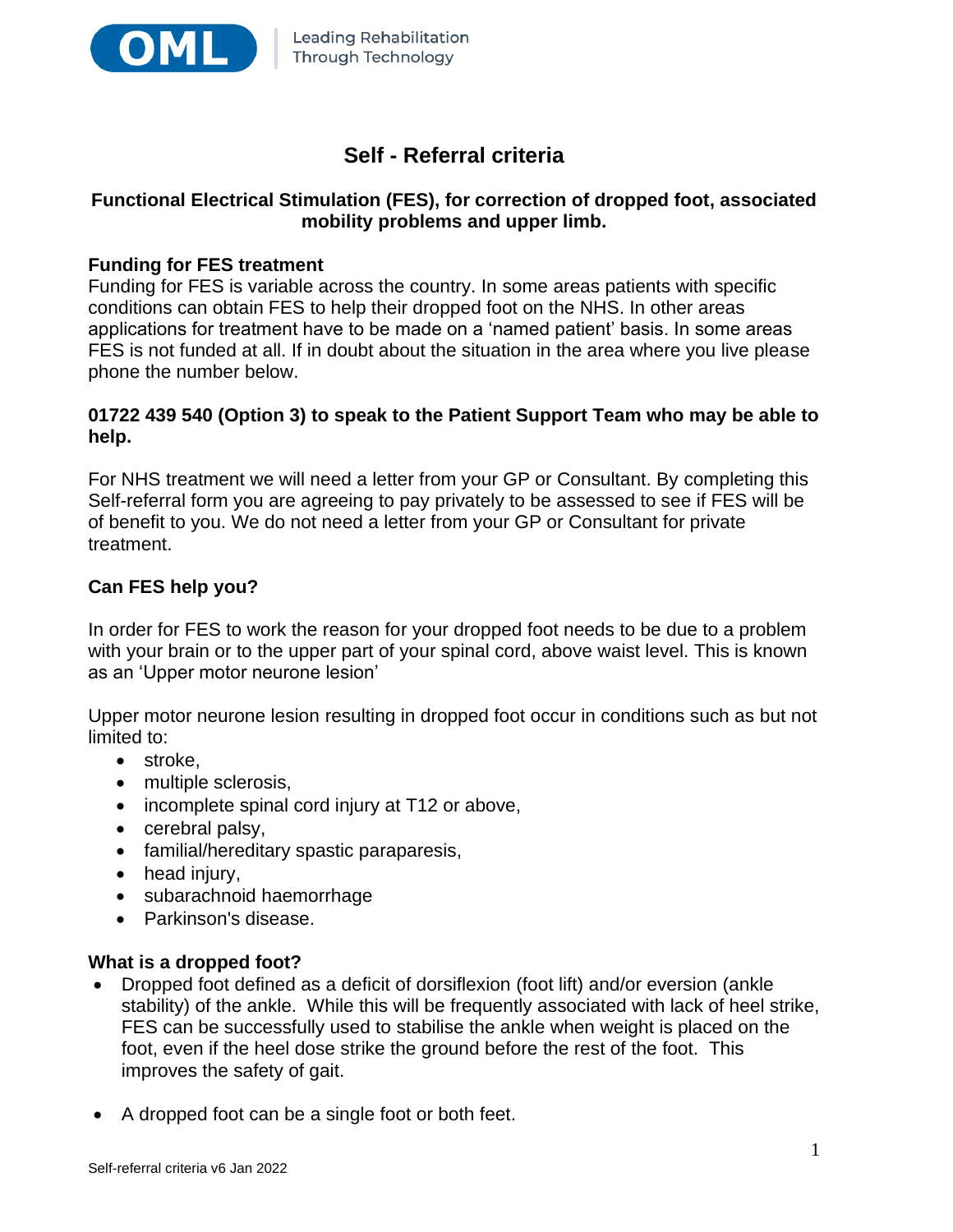

• In addition to drop foot, reduced control of the knee, hip and calf muscles can be improved. FES can be used to strengthen and/or control other muscles used in gait such as hamstrings, quadriceps, gluteal and calf muscles.

## **Functional ability:**

- Able to passively achieve a neutral (or near neutral) angle of the ankle. A resistance due to spasticity of the calf muscles can be overcome by FES, but a fixed contracture cannot be improved with FES.
- Able to obtain standing from sitting unaided. Use of aids such as sticks, frame or crutches is acceptable. In physio supervised re-leaning of walking, less ability may be acceptable.
- Able to walk a minimum distance of about 5-10m. this can be with aids such as ankle foot orthosis (AFO), sticks, frame or crutches if required. FES is an aid to help people who walk badly walk better. If you are unable to walk at all, it is unlikely that FES will help. In supervised walking training, less mobility may be acceptable.
- There is no maximum walking distance limit. FES devices have been successfully used in cases where a dropped foot only becomes a significant problem when the device user is tired or when the deficit is relatively mild.
- A reasonable exercise tolerance is required for treatment sessions. However, FES often reduces the effort of walking therefore poor exercise tolerance is only an exclusion criteria in extreme cases.

## **Motivation, understanding and independence:**

- Able to understand the aims of the treatment and be motivated to comply with treatment protocols. Where appropriate, carer support can assist in using the equipment.
- Where patients live alone and do not have carer assistance, they must be able to place electrodes and operate the equipment independently. If family or carer support is present, less independence is required.
- Patents must be able to attend the required follow-up sessions.

#### **Precautions:**

- Poor skin condition can prevent the use of FES as sores or irritation prevents the use of self-adhesive electrodes.
- Poorly controlled epilepsy. Where epilepsy is controlled by drugs or there has been no fits experienced for a reasonable period (approx. 3 months), FES can be used.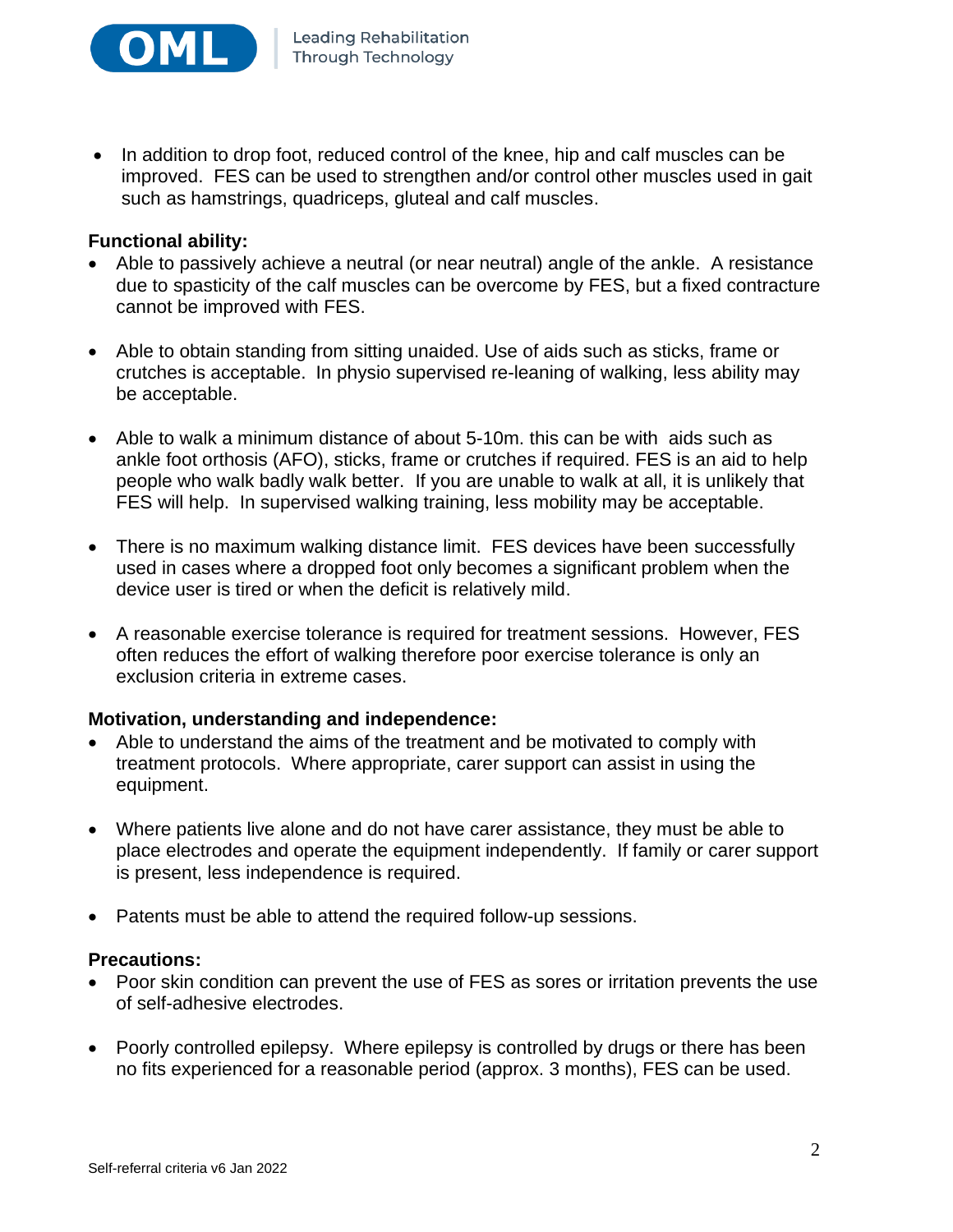

- A history of significant autonomic dysreflexia in incomplete spinal cord injury above T6.
- The effect of FES on the unborn child in pregnancy is not known.
- Active medical implants such as cardiac pacemakers or other devices must be treated with caution and information sought from the device supplier about the use of electrical stimulation in their presence. An additional clinical test may be required to determine the safety of FES. For some devices this can be arranged in Salisbury.
- Patients with a cancerous tumour in the area (same limb or body segment) of the electrical stimulation should not use FES as increased local blood flow may increase tumour growth.
- Patients with exposed orthopaedic metal work in the area of electrical stimulation should be avoided.

While the majority of our patients fit the above criteria, patients outside these criteria can be considered. Please contact the team for more information.

## **Clinical Procedure**

The referral form will be reviewed by Prof. Taylor, or in his absence by experienced clinical staff at the National FES Centre. FES might be a suitable treatment an appointment is made for an initial assessment at the nearest OML clinic.

At the initial assessment clinic, the above referral criteria are checked. An additional acceptance criterion is the ability to tolerate the sensation of electrical stimulation. A FES device is tried and in most cases an improvement in gait is immediately apparent. Following discussion with the patient a decision whether to proceed with treatment is made. In some cases the Clinician may judge that a period of electrical stimulation training is required in order to strengthen muscles, reduce spasticity or to accustom the patient to the sensation of electrical stimulation before FES is used for walking. Stimulation exercises may be started at this appointment if time permits. Otherwise, exercises will be set up at another appointment.

The ODFS® Pace is fitted over two clinic sessions, usually within one week. On the first day the user is taught how to apply the device and on the second day their ability to do so is assessed and further training given if necessary. Use of the stimulator is increased gradually over 2 to 3 weeks until it can be used all day. Follow up is made at 6 weeks, 18 weeks and 44 weeks from first use and then every 6 months or yearly depending on the patient's condition, for as long as the device is used. If users experience problems they are encouraged to contact the clinic for advice or equipment repaired. Extra clinic sessions can be arranged if necessary.

In the case of more complex movement problems where more than one muscle group are stimulated, treatment is often started with a single channel ODFS® Pace and the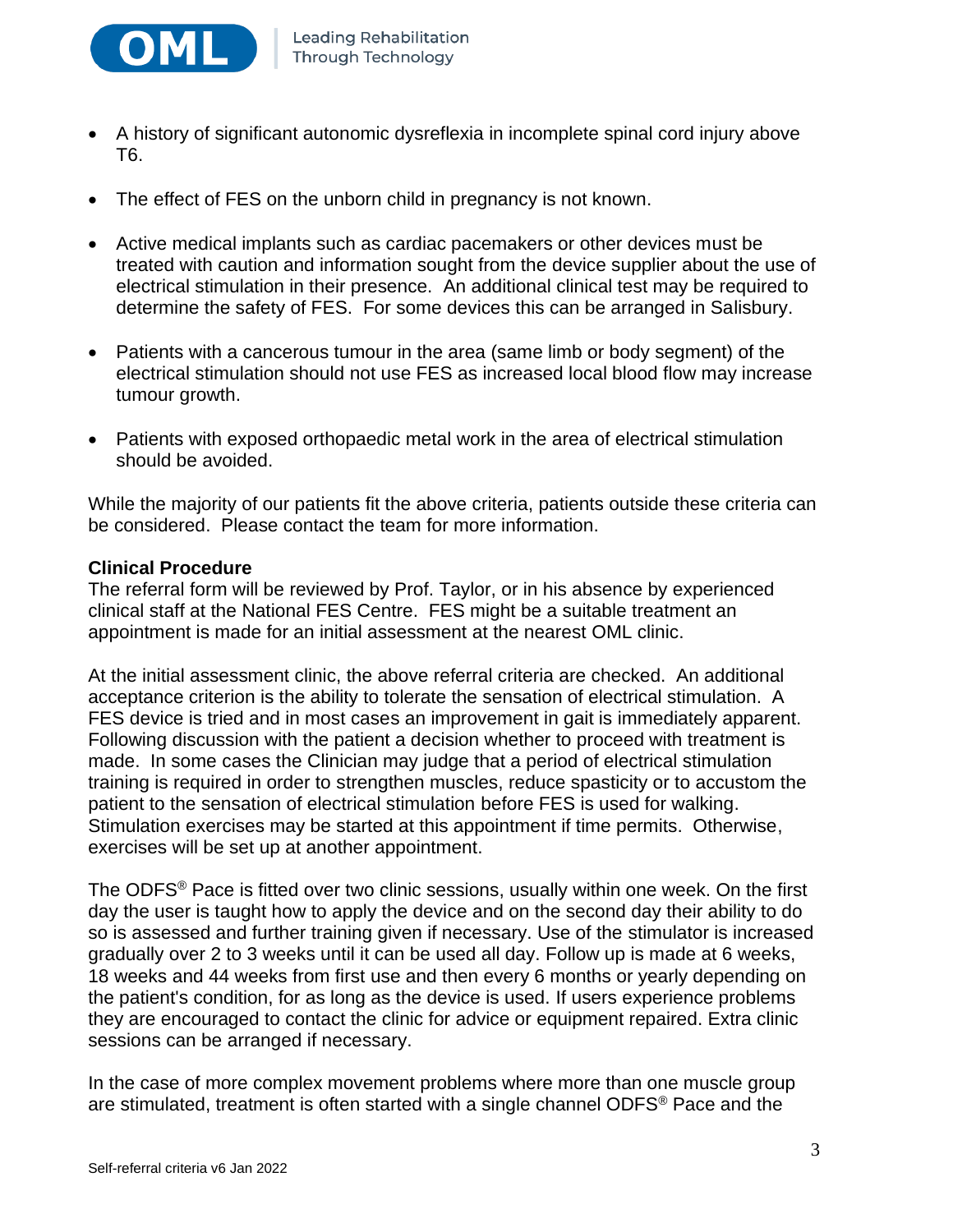

second channel introduced at the 6 or 18 week follow up assessment, once the user has become accustomed to FES.

## **Functional Electrical Stimulation (FES) for the upper limb rehabilitation**

FES treatment is provided for upper limb neurological problems resulting from conditions such as stroke, brain injury, spinal cord injury or cerebral palsy. Referrals are accepted for three main categories of upper limb treatment

## **Subluxation of the shoulder**

- The main aim is to reduce pain associated with shoulder subluxation.
- The three compartments of the deltoid muscle plus the supraspinatus muscle are stimulated causing the humerus to elevate into the glenoid humeral socket.
- The treatment may need to be continued long term to maintain reduction of pain unless functional movement improves.

## **FES Exercise to improve hand and arm function**

#### **Stroke and Cerebral Palsy:**

- Patients should have some functional ability, typically being able to produce a grip but may not be able to release, or reduced ability to extend the elbow.
- Main treatment aim is to increase the strength of the extensor muscles while reducing the spasticity in the flexor muscles.
- Repetition of exercises may lead to neuroplastic changes resulting in improved function.

## **Spinal cord injury:**

- Patients should have some functional ability, typically a weak tenodesis grasp in C6 tetraplegia or general weakness in incomplete C5/6/7 tetraplegia.
- The main treatment aim is to increase the strength and therefore function of the effected muscles.

## **Non-functional group:**

- FES can be used to relieve spasticity with the aim of loosening an over tight grip or elbow flexion.
- The main treatment aim is to reduce pain associated with spasticity, assist with hygiene by enabling better hygiene or assist other activities of daily living such as dressing.

## **Motivation, understanding, independence and precautions:**

Cardiac pacemaker users should not use FES in the hand arm or torso. The other precautions are the same requirements as for the lower limb applications of FES.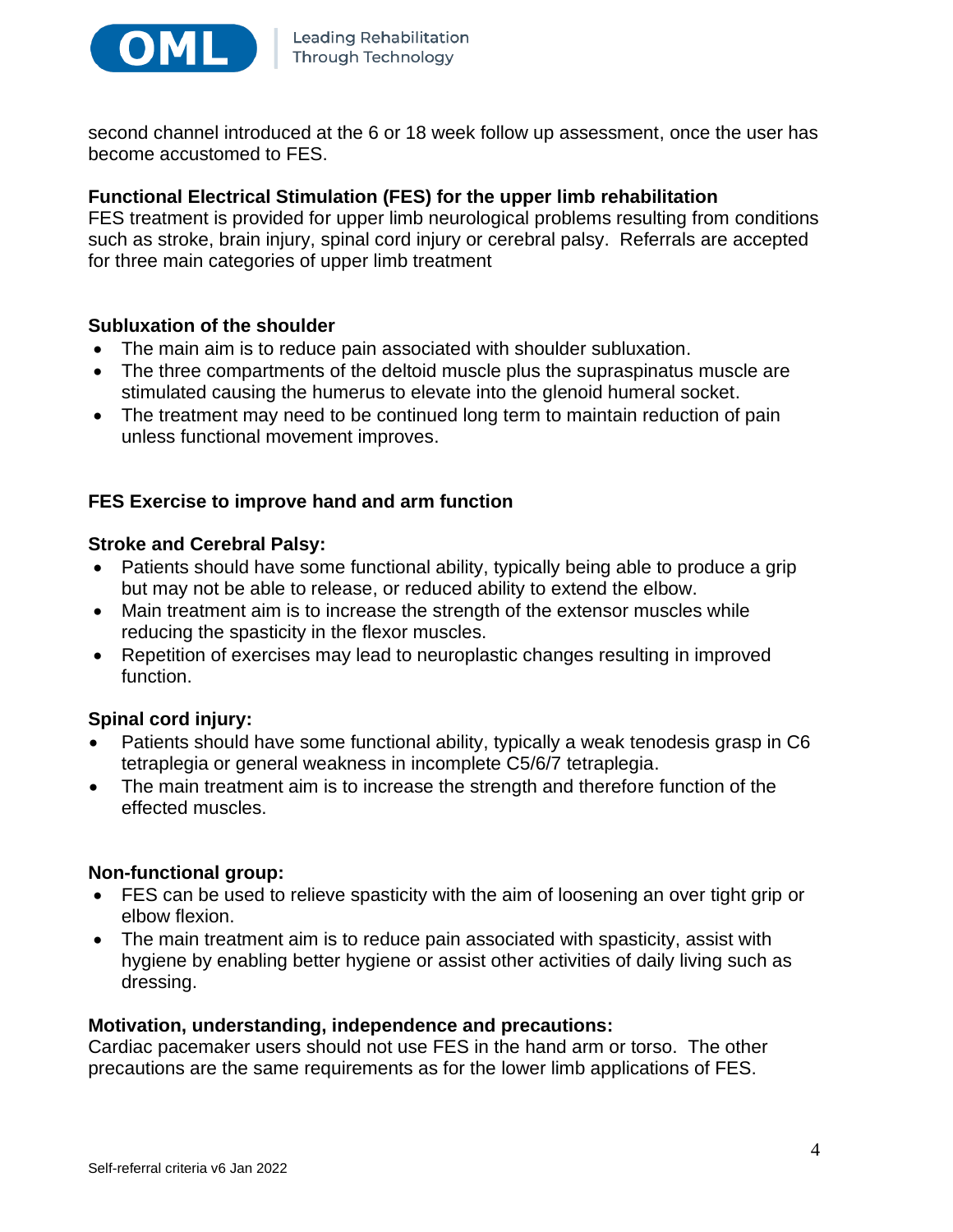

## **Clinical Procedure for Upper limb FES**

The referral and assessment process is the same as for lower limb applications.

In most cases upper limb treatment is limited to a 6 month period. In that time the patient will be seen for five, 1 hour appointments. At the first appointment an electrical stimulation exercise programme for the patient to perform at home will be devised. Where appropriate, additional physiotherapy exercises may also be given. Follow up is provided at 2, 8, 16 and 24 weeks. At each session, the exercises are reviewed and progressed. Where appropriate, functional measures will be made to record progress.

In some cases it is beneficial to continue treatment over a longer period. This reviewed at the week 24 appointment and a recommendation made to the referring clinician.